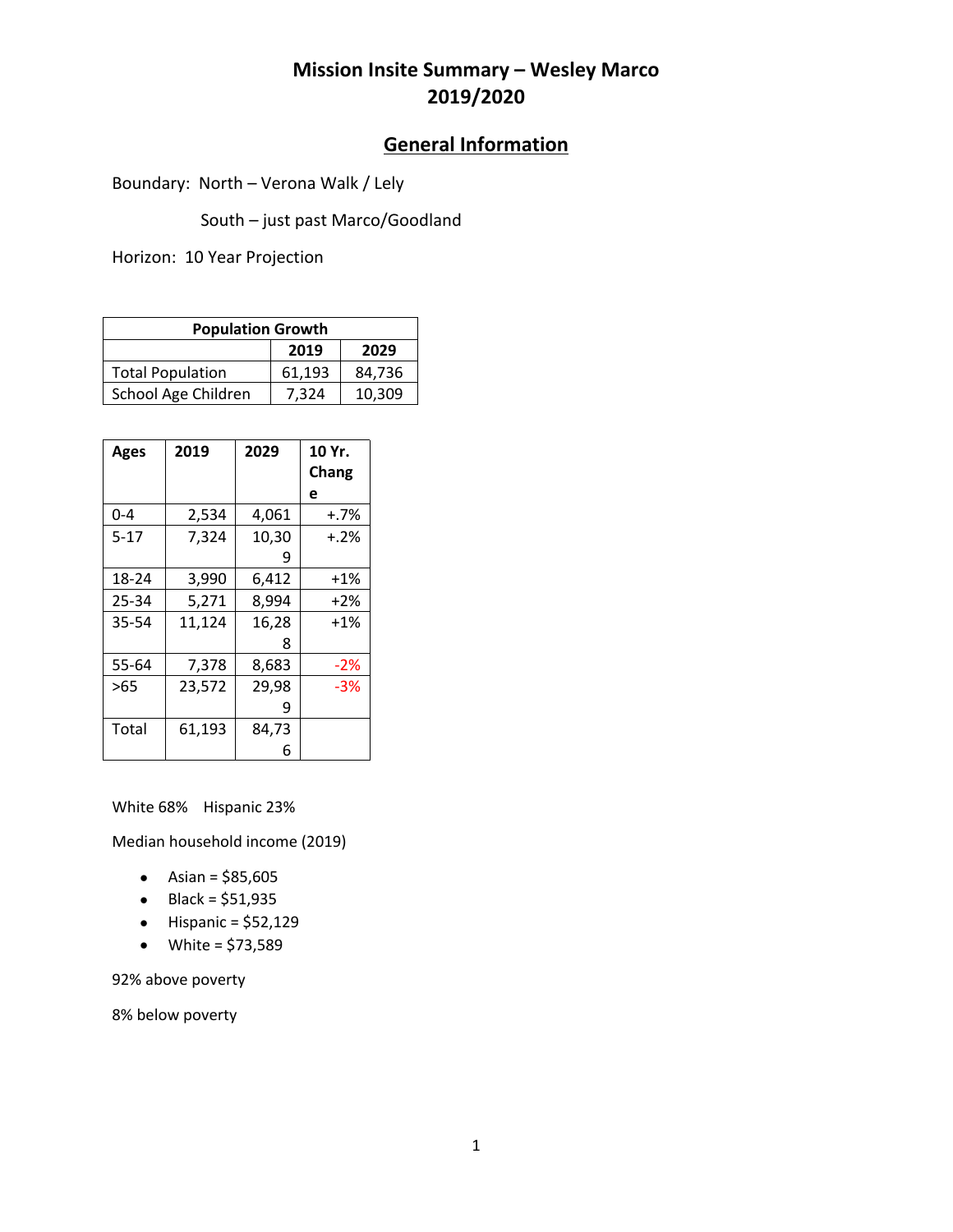## **Mission Insite Summary – Wesley Marco 2019/2020**

#### **Religious Information**

Active in a religious congregation:

- $\bullet$  10 years ago  $-49\%$
- $\bullet$  Now  $-41\%$

Participation

- Weekly 70%
- $\bullet$  2-3x/mo 17%
- $\bullet$  1x/mo 7%

Overall religious preference change <1% in the last 10 years

Baptist -1%

Catholic -2%

Non-denominational +1%

No preference +3%

| I have a personal relationship with one living |     |     |
|------------------------------------------------|-----|-----|
| God, who is Lord and Savior                    |     |     |
| <b>Strongly Agree</b>                          | 38% | 5%  |
| Somewhat Agree                                 | 20% | 12% |
| No Opinion                                     | 18% | 17% |
| Somewhat Disagree                              | 8%  | 15% |
| <b>Strongly Disagree</b>                       | 16% | 51% |
| I am unsure/undecided about whether God        |     |     |
| exists                                         |     |     |

|    | <b>Top 10 Life Concerns</b> |     |
|----|-----------------------------|-----|
| 1  | Financing the future        | 25% |
| 2  | Illegal immigration         | 20% |
| 3  | Diet                        | 19% |
| 4  | Day-to-day finances         | 17% |
| 5  | Future unknown              | 16% |
| 6  | Finding direction           | 16% |
| 7  | <b>Success</b>              | 16% |
| 8  | Caring for aging parents    | 15% |
| 9  | Health                      | 15% |
| 10 | Satisfying job/career       | 15% |